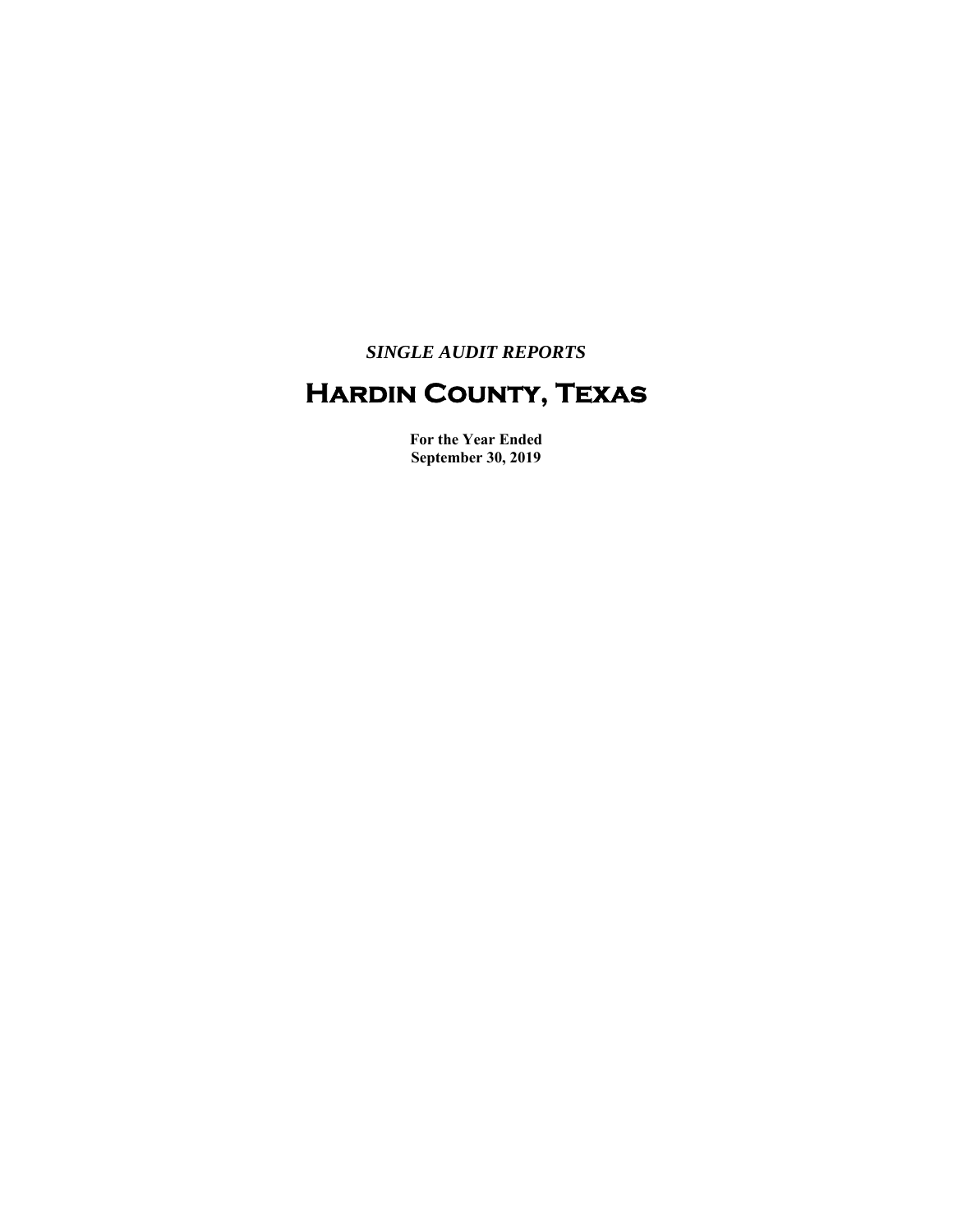## **Hardin County, Texas**

*SINGLE AUDIT REPORTS*  **September 30, 2019** 

## **TABLE OF CONTENTS**

|                                                                                                                                                                                                                                              | Page |
|----------------------------------------------------------------------------------------------------------------------------------------------------------------------------------------------------------------------------------------------|------|
| INDEPENDENT AUDITORS' REPORT ON INTERNAL CONTROL<br><b>OVER FINANCIAL REPORTING AND ON COMPLIANCE AND</b><br>OTHER MATTERS BASED ON AN AUDIT OF FINANCIAL<br><b>STATEMENTS PERFORMED IN ACCORDANCE</b><br>WITH GOVERNMENT AUDITING STANDARDS |      |
| INDEPENDENT AUDITORS' REPORT ON COMPLIANCE FOR<br><b>EACH MAJOR PROGRAM AND ON INTERNAL CONTROL</b><br><b>OVER COMPLIANCE REQUIRED BY THE UNIFORM</b><br><b>GUIDANCE, AND THE SCHEDULE OF EXPENDITURES OF</b><br><b>FEDERAL AWARDS</b>       | 3    |
| SCHEDULES                                                                                                                                                                                                                                    |      |
| SUMMARY SCHEDULE OF PRIOR YEAR AUDIT FINDINGS                                                                                                                                                                                                | 6    |
| SCHEDULE OF FINDINGS AND QUESTIONED COSTS                                                                                                                                                                                                    | 7    |
| SCHEDULE OF EXPENDITURES OF FEDERAL AWARDS                                                                                                                                                                                                   | 8    |
| NOTES TO SCHEDULES OF EXPENDITURES OF FEDERAL AWARDS                                                                                                                                                                                         | 10   |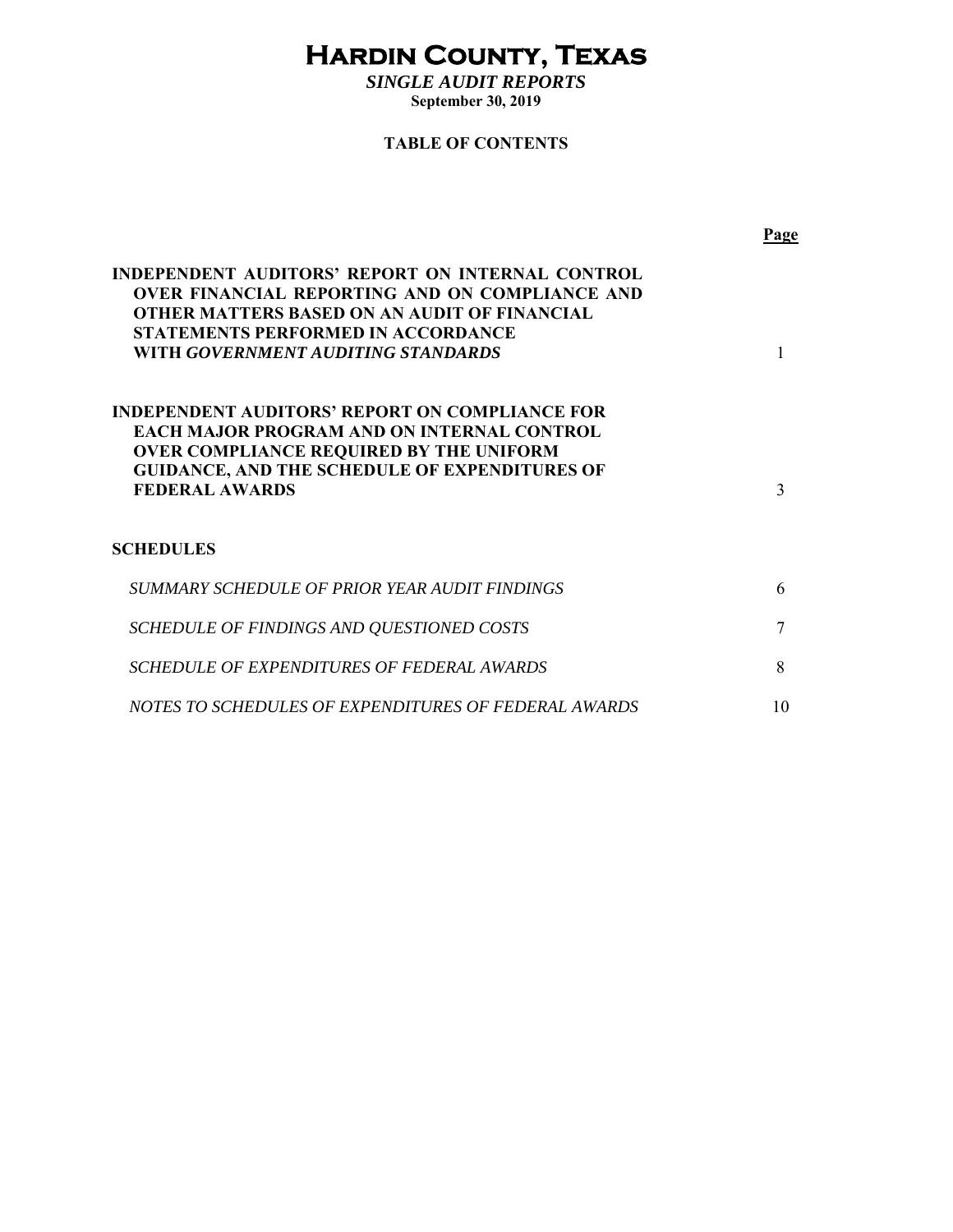

## **INDEPENDENT AUDITORS' REPORT ON INTERNAL CONTROL OVER FINANCIAL REPORTING AND ON COMPLIANCE AND OTHER MATTERS BASED ON AN AUDIT OF FINANCIAL STATEMENTS PERFORMED IN ACCORDANCE WITH**  *GOVERNMENT AUDITING STANDARDS*

June 19, 2020

To the Honorable County Judge and Members of the Commissioners' Court of Hardin County, Texas:

We have audited, in accordance with the auditing standards generally accepted in the United States of America and the standards applicable to financial audits contained in *Government Auditing Standards* issued by the Comptroller General of the United States, the financial statements of the governmental activities, each major fund, and the aggregate remaining fund information of Hardin County, Texas (the "County") as of and for the year ended September 30, 2019, and the related notes to the financial statements, which collectively comprise the County's basic financial statements and have issued our report thereon dated June 19, 2020.

## **Internal Control Over Financial Reporting**

In planning and performing our audit of the financial statements, we considered the County's internal control over financial reporting (internal control) to determine the audit procedures that are appropriate in the circumstances for the purpose of expressing our opinions on the financial statements, but not for the purpose of expressing an opinion on the effectiveness of the County's internal control. Accordingly, we do not express an opinion on the effectiveness of the County's internal control.

A deficiency in internal control exists when the design or operation of a control does not allow management or employees, in the normal course of performing their assigned functions, to prevent, or detect and correct, misstatements on a timely basis. A material weakness is a deficiency, or a combination of deficiencies, in internal control such that there is a reasonable possibility that a material misstatement of the County's financial statements will not be prevented, or detected and corrected, on a timely basis. A significant deficiency is a deficiency, or a combination of deficiencies, in internal control that is less severe than a material weakness, yet important enough to merit attention by those charged with governance.



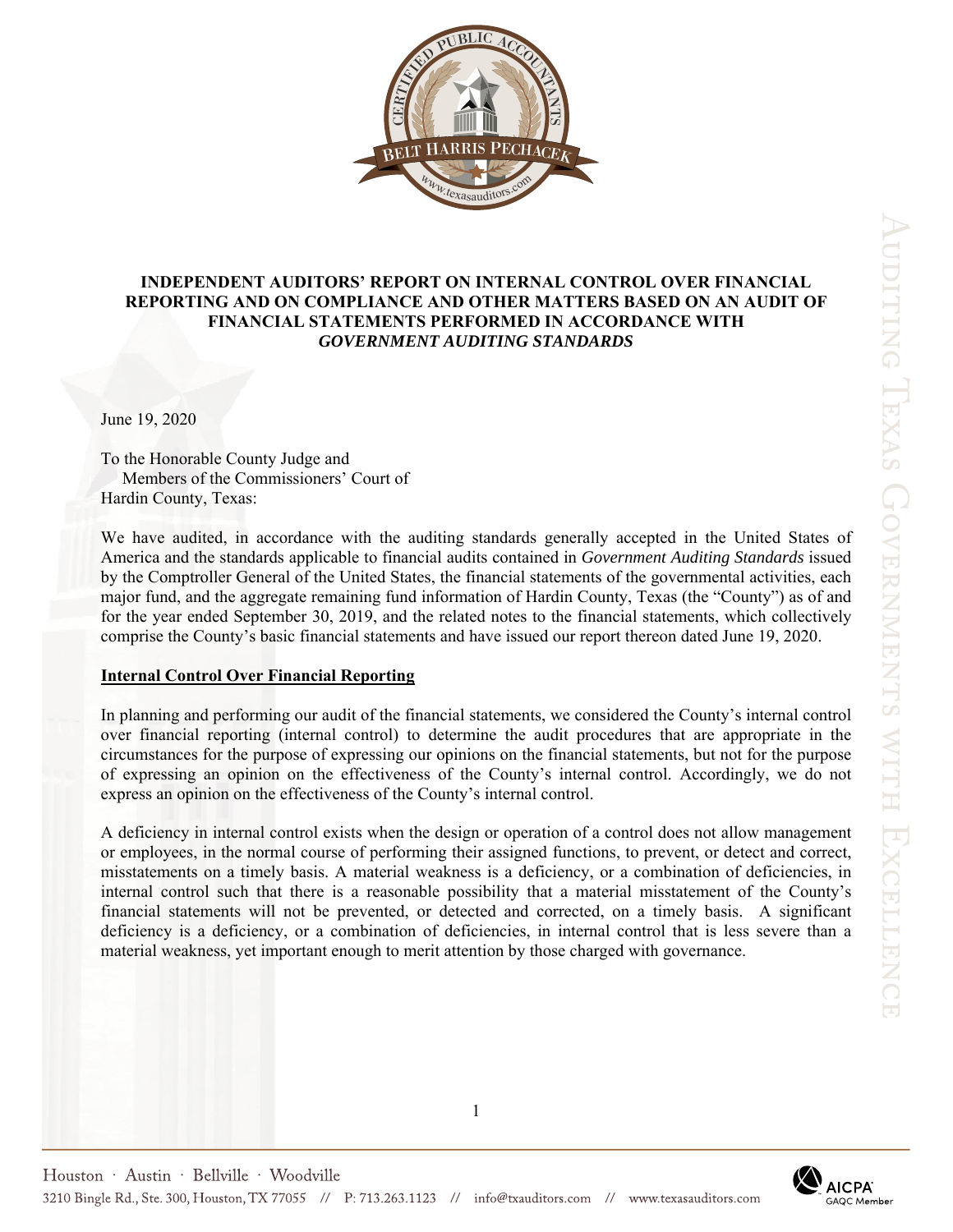Our consideration of internal control was for the limited purpose described in the first paragraph of this section and was not designed to identify all deficiencies in internal control that might be material weaknesses or significant deficiencies. Given these limitations, during our audit we did not identify any deficiencies in internal control that we consider to be material weaknesses. However, material weaknesses may exist that have not been identified.

## **Compliance and Other Matters**

As part of obtaining reasonable assurance about whether the County's financial statements are free from material misstatement, we performed tests of its compliance with certain provisions of laws, regulations, contracts, and grant agreements, noncompliance with which could have a direct and material effect on the determination of financial statement amounts. However, providing an opinion on compliance with those provisions was not an objective of our audit and, accordingly, we do not express such an opinion. The results of our tests disclosed no instances of noncompliance or other matters that are required to be reported under *Government Auditing Standards*.

## **Purpose of this Report**

The purpose of this report is solely to describe the scope of our testing of internal control and compliance and the results of that testing, and not to provide an opinion on the effectiveness of the County's internal control or on compliance. This report is an integral part of an audit performed in accordance with *Government Auditing Standards* in considering the County's internal control and compliance. Accordingly, this communication is not suitable for any other purpose.

 $\mathscr{B}_{\texttt{ELT}}\mathscr{B}_{\texttt{ARRIS}}$   $\mathscr{P}_{\texttt{ECHACEK, LLLP}}$ 

Belt Harris Pechacek, LLLP *Certified Public Accountants*  Houston, Texas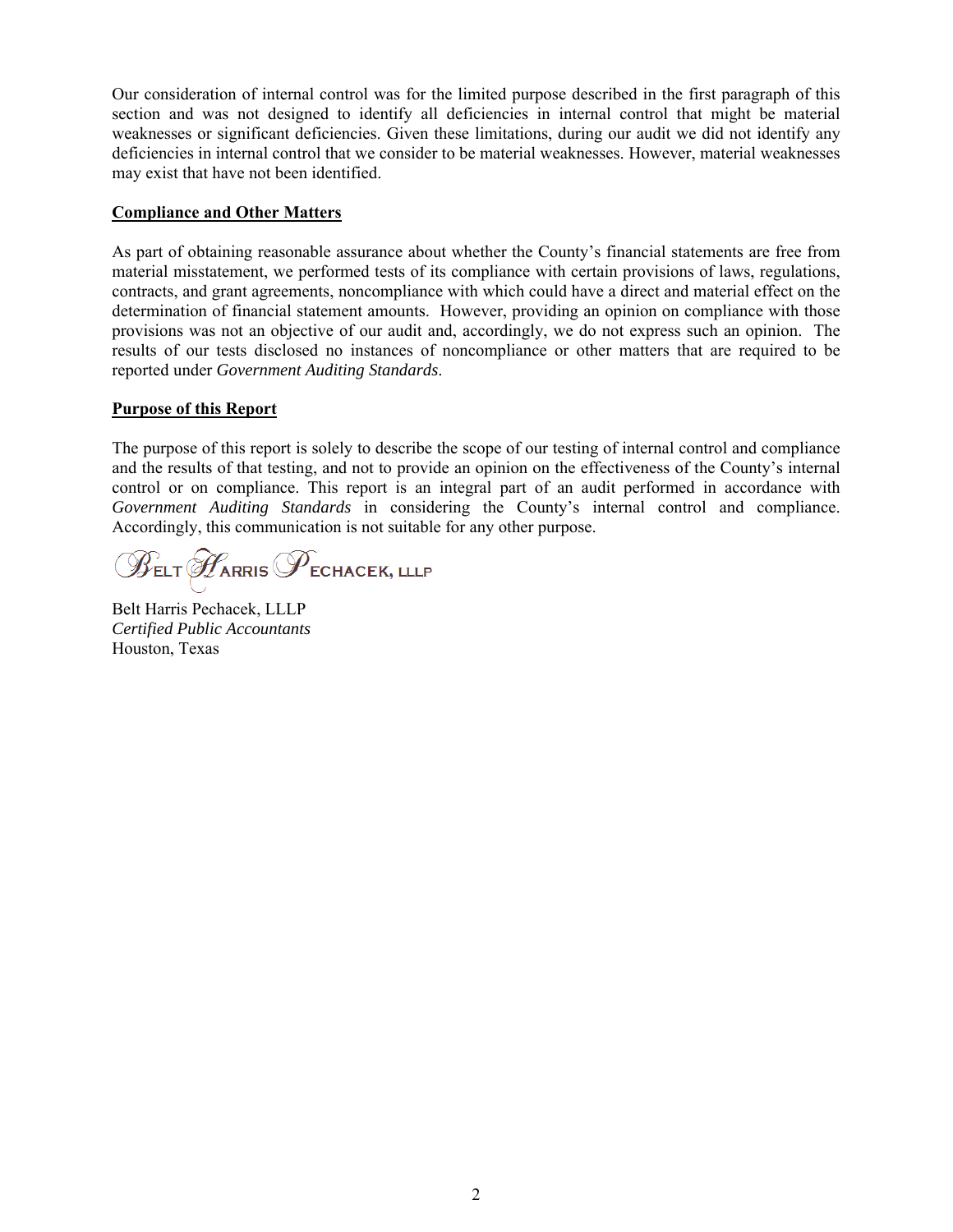

## **INDEPENDENT AUDITORS' REPORT ON COMPLIANCE FOR EACH MAJOR PROGRAM AND ON INTERNAL CONTROL OVER COMPLIANCE REQUIRED BY THE UNIFORM GUIDANCE AND THE SCHEDULE OF EXPENDITURES OF FEDERAL AWARDS**

June 19, 2020

To the Honorable County Judge and Members of the Commissioners' Court of Hardin County, Texas:

## **Report on Compliance for Each Major Federal Program**

We have audited Hardin County's (the "County") compliance with the types of compliance requirements described in the *OMB Compliance Supplement* that could have a direct and material effect on each of the County's major federal programs for the year ended September 30, 2019. The County's major federal programs are identified in the summary of auditors' results section of the accompanying schedule of findings and questioned costs.

#### **Management's Responsibility**

Management is responsible for compliance with federal statutes, regulations, and the terms and conditions of its federal awards applicable to its federal programs.

## **Auditors' Responsibility**

Our responsibility is to express an opinion on compliance for each of the County's major federal programs based on our audit of the types of compliance requirements referred to above. We conducted our audit of compliance in accordance with auditing standards generally accepted in the United States of America; the standards applicable to financial audits contained in *Government Auditing Standards*, issued by the Comptroller General of the United States; and the audit requirements of Title 2 U.S. *Code of Federal Regulations* Part 200, *Uniform Administrative Requirements, Cost Principles, and Audit Requirements for Federal Awards* (Uniform Guidance). Those standards and the Uniform Guidance require that we plan and perform the audit to obtain reasonable assurance about whether noncompliance with the types of compliance requirements referred to above that could have a direct and material effect on a major federal program occurred. An audit includes examining, on a test basis, evidence about the County's compliance with those requirements and performing such other procedures as we considered necessary in the circumstances.

We believe that our audit provides a reasonable basis for our opinion on compliance for each major federal program. However, our audit does not provide a legal determination of the County's compliance.



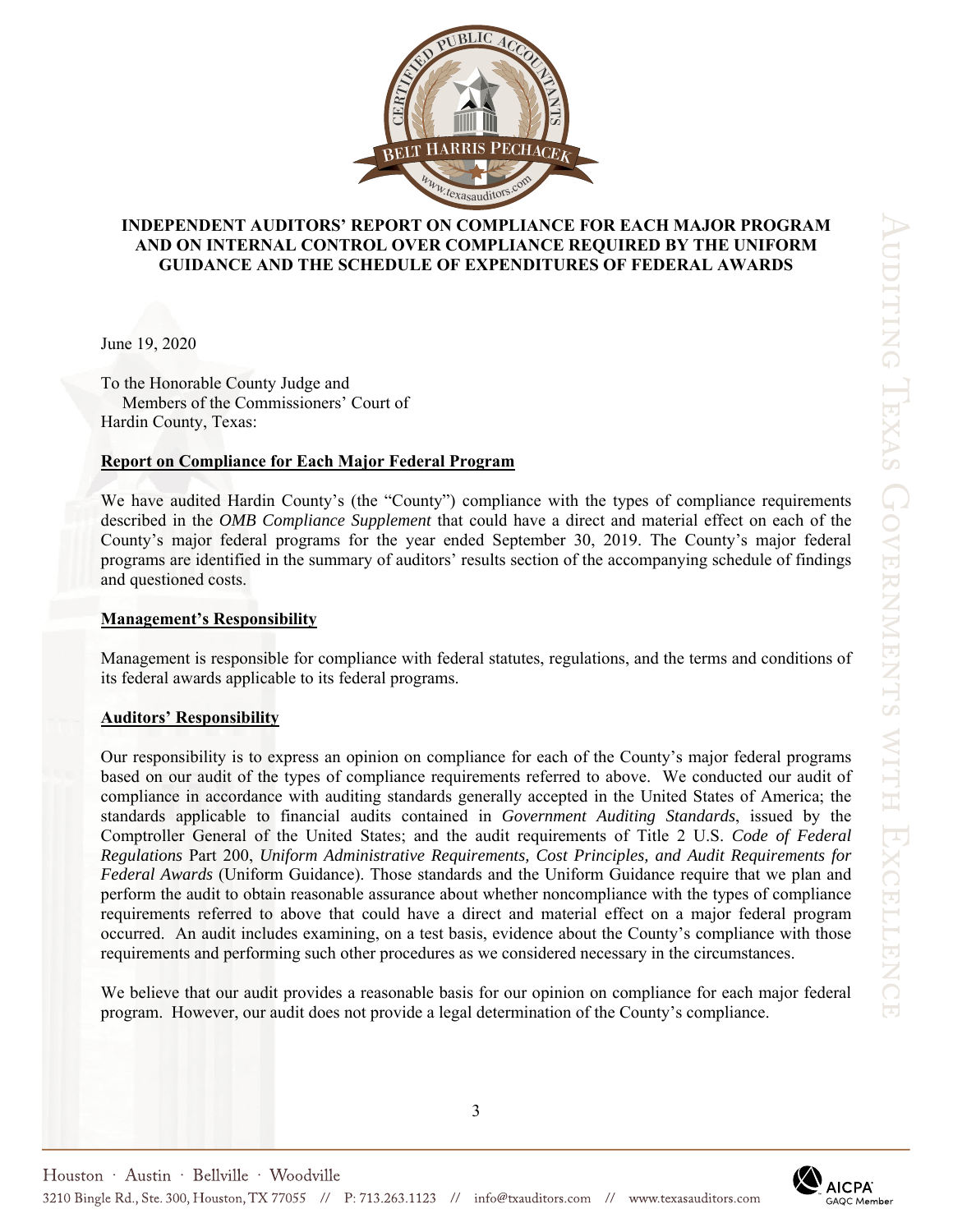## **Opinion on Each Major Federal Program**

In our opinion, the County complied, in all material respects, with the types of compliance requirements referred to above that could have a direct and material effect on each of its major federal programs for the year ended September 30, 2019.

#### **Report on Internal Control Over Compliance**

Management of the County is responsible for establishing and maintaining effective internal control over compliance with the types of compliance requirements referred to above. In planning and performing our audit of compliance, we considered the County's internal control over compliance with the types of requirements that could have a direct and material effect on each major federal program to determine the auditing procedures that are appropriate in the circumstances for the purpose of expressing an opinion on compliance for each major federal program and to test and report on internal control over compliance in accordance with the Uniform Guidance*,* but not for the purpose of expressing an opinion on the effectiveness of internal control over compliance. Accordingly, we do not express an opinion on the effectiveness of the County's internal control over compliance.

A deficiency in internal control over compliance exists when the design or operation of a control over compliance does not allow management or employees, in the normal course of performing their assigned functions, to prevent, or detect and correct, noncompliance with a type of compliance requirement of a federal program on a timely basis. A material weakness in internal control over compliance is a deficiency, or combination of deficiencies, in internal control over compliance, such that there is a reasonable possibility that material noncompliance with a type of compliance requirement of a federal program will not be prevented, or detected and corrected, on a timely basis. A significant deficiency in internal control over compliance is a deficiency, or a combination of deficiencies, in internal control over compliance with a type of compliance requirement of a federal program that is less severe than a material weakness in internal control over compliance, yet important enough to merit attention by those charged with governance.

Our consideration of internal control over compliance was for the limited purpose described in the first paragraph of this section and was not designed to identify all deficiencies in internal control over compliance that might be material weaknesses or significant deficiencies. We did not identify any deficiencies in internal control over compliance that we consider to be material weaknesses. However, material weaknesses may exist that have not been identified.

## **Report on Schedule of Expenditures of Federal Awards Required by the Uniform Guidance**

We have audited the financial statements of the governmental activities, each major fund, and the aggregate remaining fund information of the County, as of and for the year ended September 30, 2019, and the related notes to the financial statements, which collectively comprise the County's basic financial statements. We have issued our report thereon dated June 19, 2020, which contained unmodified opinions on those financial statements. Our audit was conducted for the purpose of forming opinions on the financial statements that collectively comprise the basic financial statements. The accompanying schedule of expenditures of federal awards is presented for purposes of additional analysis as required by the Uniform Guidance and is not a required part of the basic financial statements. Such information is the responsibility of management and was derived from and relates directly to the underlying accounting and other records used to prepare the basic financial statements. The information has been subjected to the auditing procedures applied in the audit of the financial statements and certain additional procedures, including comparing and reconciling such information directly to the underlying accounting and other records used to prepare the basic financial statements or to the basic financial statements themselves, and other additional procedures in accordance with auditing standards generally accepted in the United States of America. In our opinion, the schedule of expenditures of federal awards is fairly stated in all material respects in relation to the basic financial statements as a whole.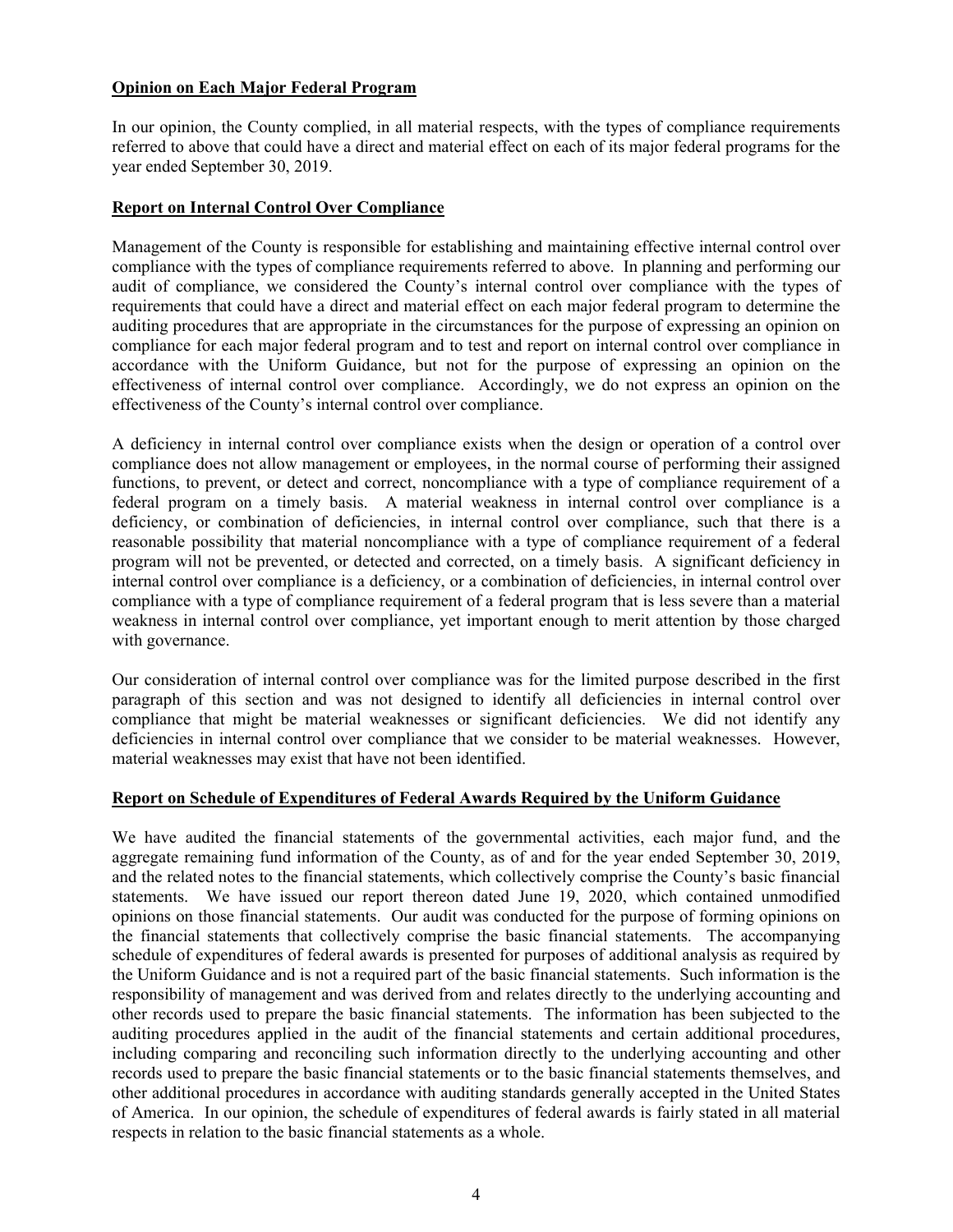The purpose of this report on internal control over compliance is solely to describe the scope of our testing of internal control over compliance and the results of that testing based on the requirements of the Uniform Guidance. Accordingly, this report is not suitable for any other purpose.

 $\mathscr{B}_{\texttt{ELT}} \mathscr{F}_{\texttt{ARRIS}} \mathscr{F}_{\texttt{ECHACEK, LLLP}}$ 

Belt Harris Pechacek, LLLP *Certified Public Accountants*  Houston, Texas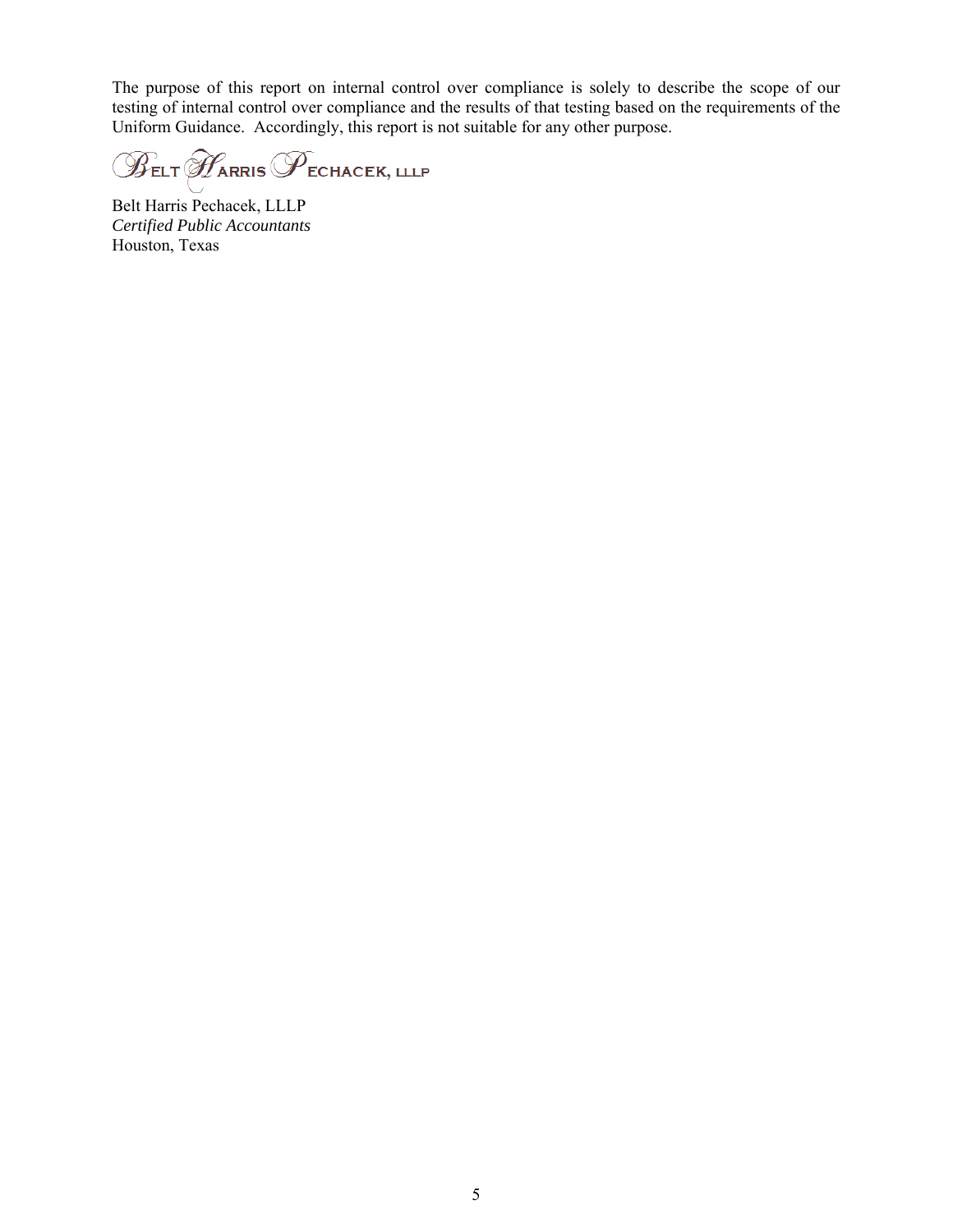## **HARDIN COUNTY, TEXAS**

*SUMMARY SCHEDULE OF PRIOR YEAR AUDIT FINDINGS*  **For the Year Ended September 30, 2019** 

## **A. SUMMARY OF PRIOR YEAR AUDIT FINDINGS**

None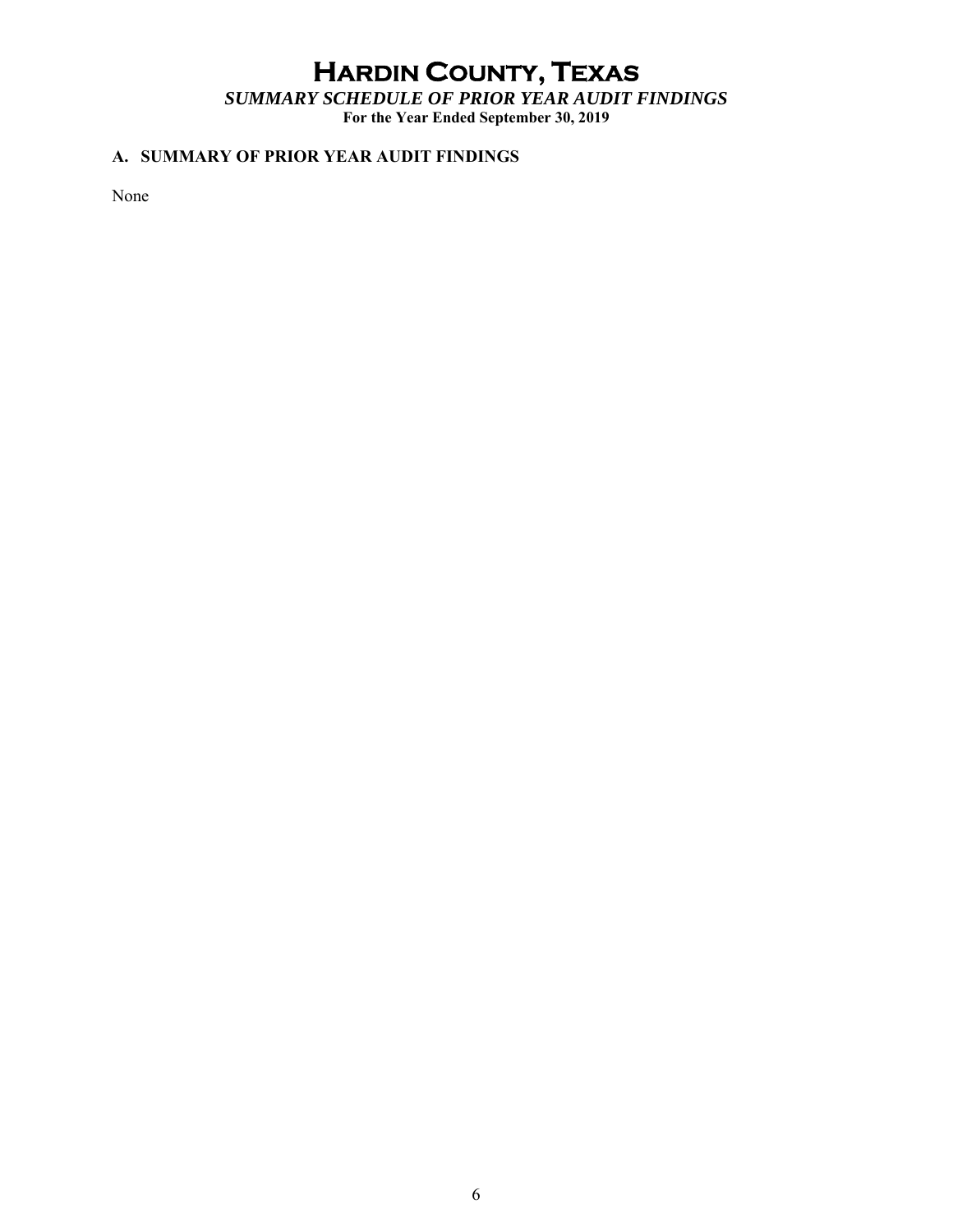## **HARDIN COUNTY, TEXAS** *SCHEDULE OF FINDINGS AND QUESTIONED COSTS*  **For the Year Ended September 30, 2019**

## **A. SUMMARY OF AUDIT RESULTS**

- 1. The auditors' report expresses an unmodified opinion on the basic financial statements of Hardin County, Texas.
- 2. Significant deficiencies or material weaknesses in internal control were not disclosed by the audit of the financial statements.
- 3. No instances of noncompliance material to the financial statements were disclosed during the audit.
- 4. No significant deficiencies or material weaknesses in internal control over major federal award programs were disclosed by the audit.
- 5. The auditors' report on compliance for the major federal award programs expresses an unmodified opinion.
- 6. No audit findings relative to the major federal award programs for the County are reported.
- 7. The programs included as major programs are:

 **CFDA Program Name**  14.228 Community Development Block Grant

- 8. The threshold for distinguishing Type A and B programs was \$750,000.
- 9. The County did qualify as a low-risk auditee.

## **B. FINDINGS – BASIC FINANCIAL STATEMENTS AUDIT**

None

## **C. FINDINGS – FEDERAL AWARDS**

None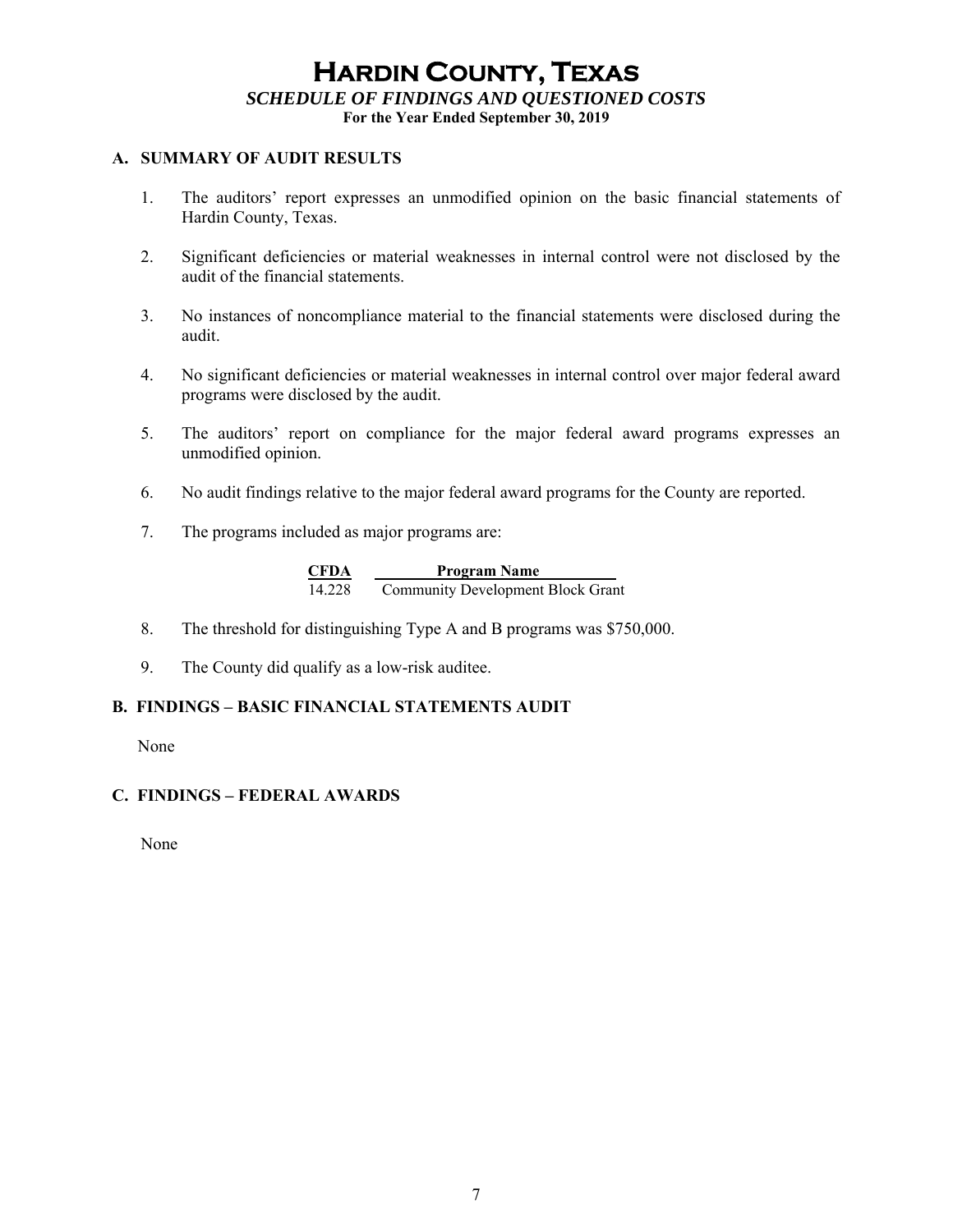## **Hardin County, Texas**

## *SCHEDULE OF EXPENDITURES OF FEDERAL AWARDS (page 1 of 2)*

**For the Year Ended September 30, 2019**

| Department/Pass-Through<br><b>Agency/Program Name</b>                     | Program/Grant/<br><b>Project Number</b>                     | <b>CFDA</b><br><b>Number</b> | <b>Expenditures</b> |
|---------------------------------------------------------------------------|-------------------------------------------------------------|------------------------------|---------------------|
| US DEPARTMENT OF AGRICULTURE                                              |                                                             |                              |                     |
| <b>Pass-through Department of State Health Services:</b>                  |                                                             |                              |                     |
| NNS-WIC Local Agency                                                      | 2017-049808-001                                             | 10.557                       | \$<br>240,015       |
|                                                                           | <b>Total US Department of Agriculture</b>                   |                              | 240,015             |
| US DEPARTMENT OF HOUSING AND URBAN DEVELOPMENT                            |                                                             |                              |                     |
| <b>Pass-through Texas General Land Office:</b>                            |                                                             |                              |                     |
| Community Development Block Grant DRS010002                               | 10-5004-000-4978                                            | 14.228                       | 929,699             |
| Community Development Block Grant DRS220002                               | 13-130-000-7192                                             | 14.228                       | (3,002)             |
|                                                                           |                                                             | Subtotal                     | 926,697             |
| Pass-through the Texas Department of Agriculture                          |                                                             |                              |                     |
| Texas Community Development Block Grant                                   | 7215199                                                     | 14.228                       | 4,557               |
|                                                                           | <b>Total US Department of Housing and Urban Development</b> |                              | 931,254             |
| <b>US DEPARTMENT OF JUSTICE</b>                                           |                                                             |                              |                     |
| Pass-Through Office of the Governor, Criminal Justice Division:           |                                                             |                              |                     |
| Felony VAWA Prosecutor                                                    | 2826905                                                     | 16.588                       | 52,985              |
| Felony VAWA Prosecutor                                                    | 2826906                                                     | 16.588                       | 8,136               |
|                                                                           |                                                             | <b>Subtotal</b>              | 61,121              |
| Technology Upgrade                                                        | 3654101                                                     | 16.738                       | 30,100              |
| Victims Assistance Coordinator                                            | 3598401                                                     | 16.575                       | 46,196              |
| Victims Assistance Center                                                 | 1366019                                                     | 16.575                       | 206,844             |
|                                                                           |                                                             | Subtotal                     | 253,040             |
|                                                                           | <b>Total US Department of Justice</b>                       |                              | 344,261             |
| US DEPARTMENT OF HEALTH AND HUMAN SERVICES                                |                                                             |                              |                     |
| Pass-through State Department of Family and Protective Services:          |                                                             |                              |                     |
| Title IV-E Foster Care Program                                            | 24723114                                                    | 93.658                       | 4,698               |
| Title IV-E Child Welfare                                                  | 23938999                                                    | 93.658                       | 399                 |
|                                                                           |                                                             | <b>Subtotal</b>              | 5,097               |
| <b>Pass-through Texas Health and Human Services:</b>                      |                                                             |                              |                     |
| IMM/LOCALS Immunization Branch-Locals                                     | HHS000119700007                                             | 93.268                       | 128,458             |
| CPS/Hazards (PHEP) - Year 18-19                                           | 537-18-0175-00001                                           | 93.069                       | 217,070             |
| RLSS/LPHS RLSS/Local Public Health System-PnP                             | 537-18-0221-00001                                           | 93.758                       | 30,231              |
| RLSS/LPHS RLSS/Local Public Health System-PnP                             | HHS000485600017                                             | 93.758                       | 1,973               |
|                                                                           |                                                             | Subtotal                     | 32,204              |
|                                                                           |                                                             |                              |                     |
| Hardin County Self-Assessment<br>Hardin County Program Standards Training | G-SP-1709-05158<br>G-T-1709-05215                           | 93.103<br>93.103             | 153                 |
| Hardin County Beginning Standards                                         | G-SP-1810-06232                                             | 93.103                       | 787<br>1,859        |
| Hardin County Program Standards Training                                  | G-T-1810-06250                                              | 93.103                       | 2,968               |
|                                                                           |                                                             | Subtotal                     | 5,767               |
|                                                                           |                                                             |                              |                     |
|                                                                           | <b>Total US Department of Health and Human Services</b>     |                              | 388,596             |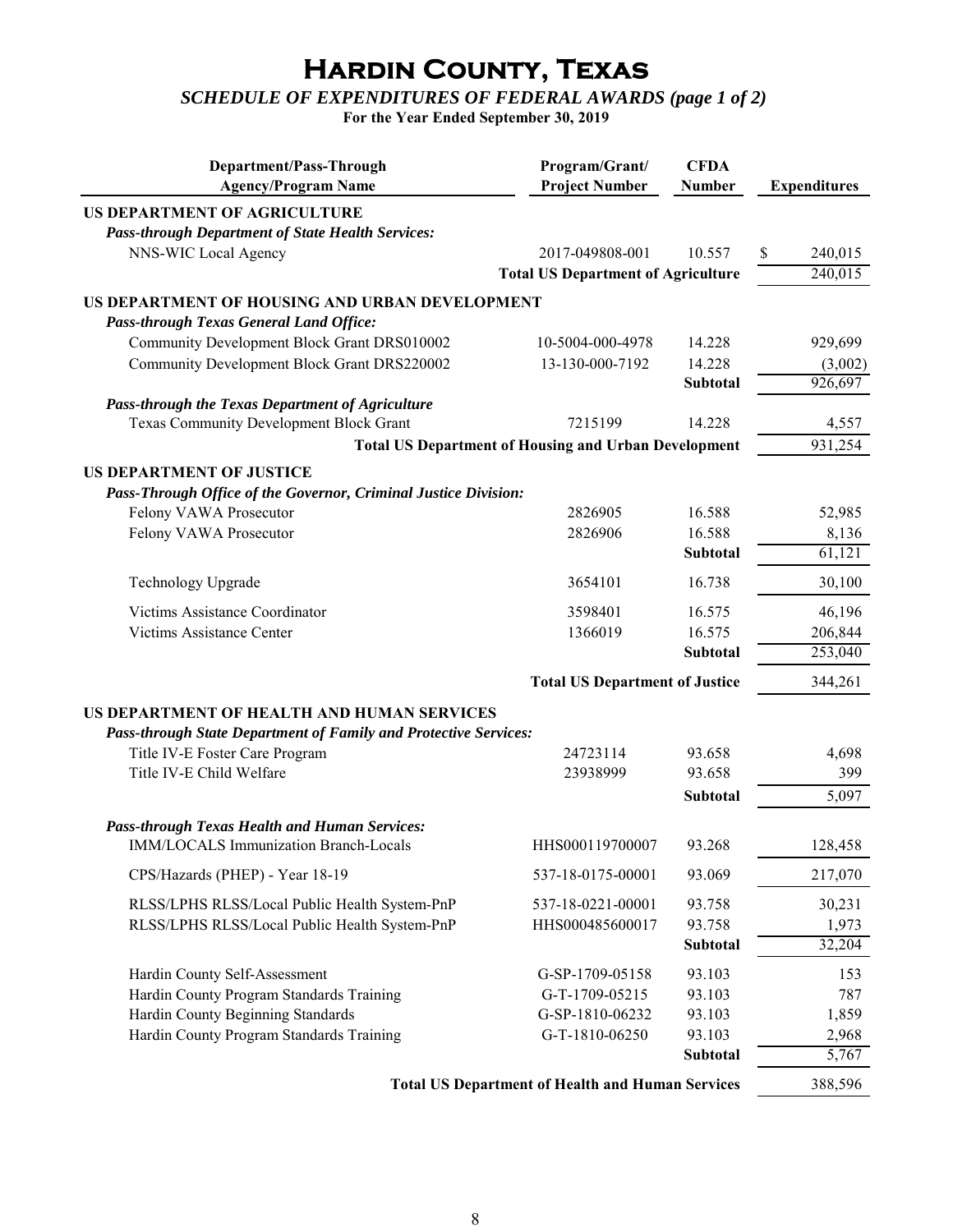## **Hardin County, Texas**

## *SCHEDULE OF EXPENDITURES OF FEDERAL AWARDS (page 2 of 2)*

**For the Year Ended September 30, 2019**

| Department/Pass-Through<br><b>Agency/Program Name</b>             | Program/Grant/<br><b>Project Number</b>         | <b>CFDA</b><br><b>Number</b> | <b>Expenditures</b> |           |
|-------------------------------------------------------------------|-------------------------------------------------|------------------------------|---------------------|-----------|
| US DEPARTMENT OF HOMELAND SECURITY                                |                                                 |                              |                     |           |
| <b>Pass-Through State Department of Public Safety Division of</b> |                                                 |                              |                     |           |
| <b>Emergency Management:</b>                                      |                                                 |                              |                     |           |
| Disaster Grants - Public Assistance                               | $FEMA-4332-DR-TX$                               | 97.036                       | S.                  | 1,625,155 |
| <b>Emergency Management Performance Grants</b>                    | EMT-2019-EP00005                                | 97.042                       |                     | 32,827    |
| Pass-Through Texas Water Development Board                        |                                                 |                              |                     |           |
| Flood Mitigation Assistance Program                               | 1700012367                                      | 97.029                       |                     | 22,800    |
|                                                                   | <b>Total US Department of Homeland Security</b> |                              |                     | 1,680,782 |
| NATIONAL ENDOWMENT FOR THE HUMANITIES                             |                                                 |                              |                     |           |
| <b>Pass-through Division of Preservation and Access:</b>          |                                                 |                              |                     |           |
| Preservation of Historic Hardin County, Texas, Court Records      | PG-258351-18                                    | 45.149                       |                     | 44        |
| <b>Total National Endowment for the Humanities</b>                |                                                 |                              |                     | 44        |
| <b>Total Federal Expenditures</b>                                 |                                                 |                              |                     | 3,584,952 |